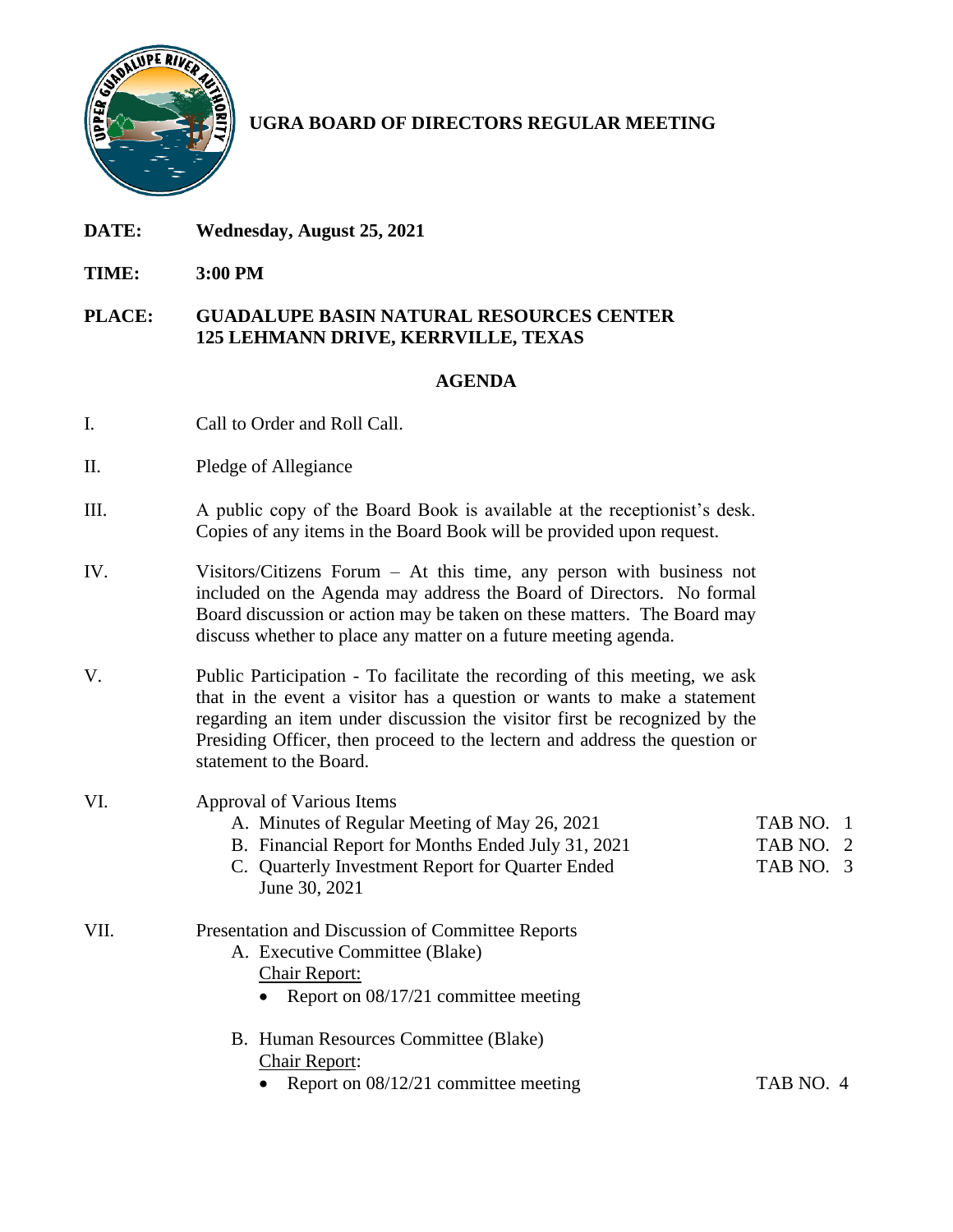|       | C. Public Outreach Committee (Blake)<br>Chair Report:<br>Report on 08/10/21 committee meeting                                                  | TAB NO. 4         |
|-------|------------------------------------------------------------------------------------------------------------------------------------------------|-------------------|
|       | <b>Staff Report:</b><br>Application update for Rainwater Catchment Rebate<br>Program                                                           |                   |
|       | D. Water Quality Committee (Bill)<br><b>Chair Report:</b><br>• Report on $08/12/21$ committee meeting                                          | TAB NO. 4         |
|       | <b>Staff Report</b><br>• Application update for Water Enhancement through Brush<br><b>Management Cost Share Program</b>                        |                   |
|       | E. Watershed Stewardship Committee (Aaron)<br><b>Chair Report:</b><br>Feral Hog Report<br>Report on 08/12/21 committee meeting                 | TAB NO. 4         |
|       | F. Education Committee (Maggie)<br><b>Chair Report:</b><br>Report on 08/10/21 committee meeting                                                | TAB NO. 4         |
|       | G. Guadalupe-Blanco River Trust (Diane and Maggie)<br>Report on $08/11/21$ trust meeting                                                       |                   |
| VIII. | Discussion and Appropriate Action - Proposed Fiscal Year 2022 Budget                                                                           | TAB NO. 5         |
| IX.   | Discussion and Appropriate Action - Proposal of Tax Rate for Tax Year<br>2021 (FY22) and Setting of a Public Hearing on Said Proposed Tax Rate | TAB NO. 6         |
| Х.    | Discussion and Appropriate Action - Contract with Texas Municipal<br>League for UGRA Employee Insurance                                        | TAB NO. 7         |
| XI.   | Discussion and Appropriate Action – Independent Auditor Selection                                                                              | TAB NO. 8         |
| XII.  | Discussion and Appropriate Action – Depository Selection                                                                                       | TAB NO. 9         |
| XIII. | Discussion and Appropriate Action – Authorize Contract with dwg.,<br>Sustainable Design and Low-Impact Development Consultant                  | <b>TAB NO. 10</b> |
| XIV.  | Discussion and Appropriate Action - Subagreement with GBRA<br>for Clean Rivers Program (CRP)                                                   | <b>TAB NO. 11</b> |